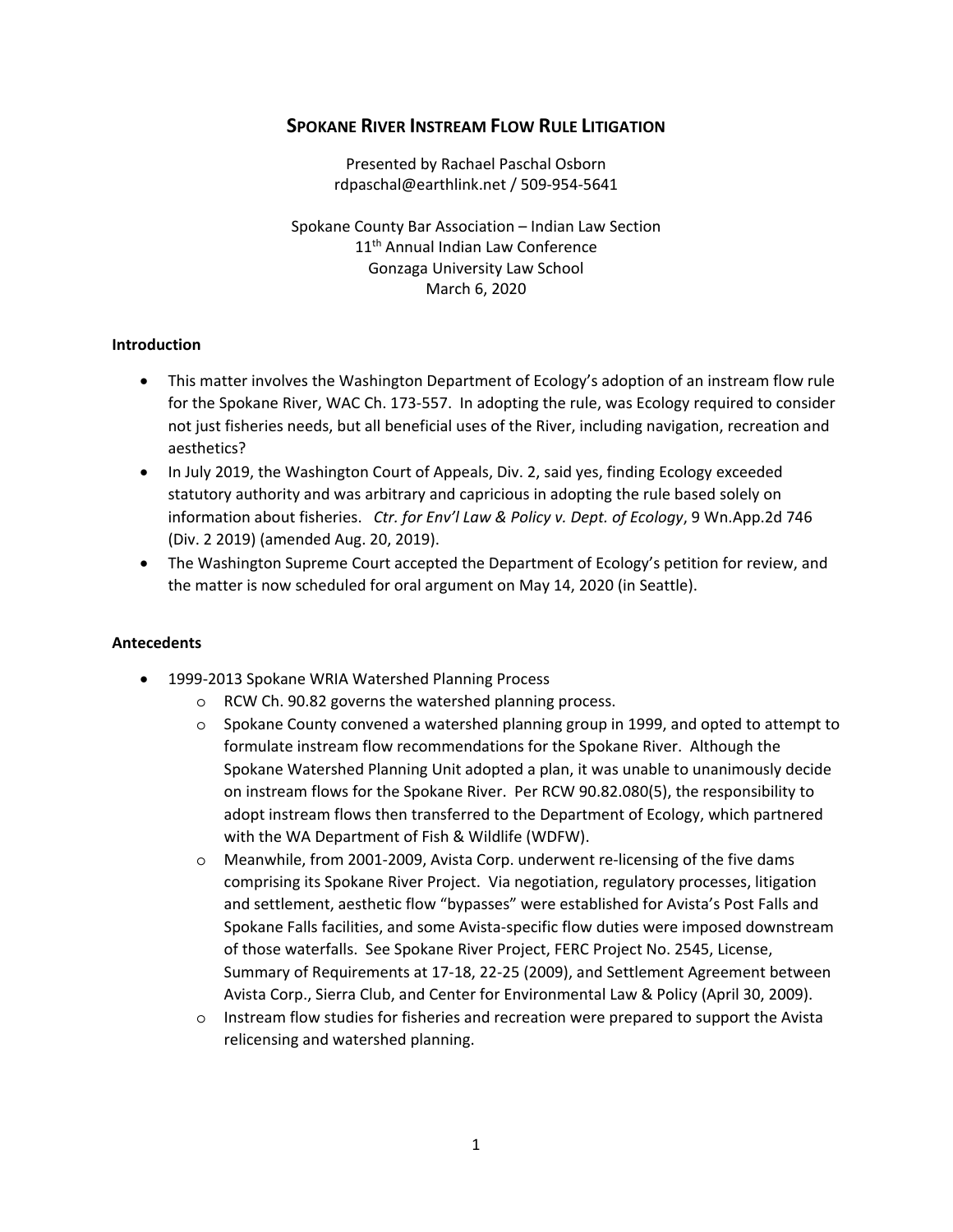#### **Spokane River Instream Flow Rulemaking**

- 2013-2015 Ecology Rulemaking
	- o The Departments of Ecology & DFW worked together to propose instream flows for several reaches of the Spokane River in Washington. These flows focused solely on fisheries protection (redband trout and mountain whitefish).
	- o In 2015, Ecology adopted the Spokane River instream flow rule, establishing flow targets for the Spokane Valley reach near Barker Rd. during summer months, and the reach between Monroe Street and Ninemile dams during three different periods of the year. WAC 173‐557‐040, ‐050.
- **•** Environmental Group Advocacy
	- o American Whitewater, the Center for Environmental Law & Policy (CELP), and Sierra Club (the Environmental Groups) were concerned about the low 850 CFS flow Ecology proposed for the below‐Monroe reach of the Spokane River during the June 16‐Sept. 30 period. It is rare for Spokane River flows to fall to this level. As a practical and legal matter, this flow would allow continued issuance of water rights from the Spokane River and the Spokane‐Rathdrum Aquifer (which is hydraulically connected to the River).
	- o The Environmental Groups engaged in substantial research and advocacy, with the goal to persuade Ecology to adopt a higher flow. Their submittals to the agency included a boater survey, a photographic inventory taken from 37 key observation points over a 4‐ month low‐flow period, reports prepared by fisheries expert Prof. Al Scholz of Eastern Washington University and national recreation flow experts Confluence Consulting, declarations from three small recreation businesses that depend on the Spokane River, and approximately 2,000 public comments.
	- o In 2015, Ecology adopted the rule, including the 850 CFS flow. See WAC Ch. 173‐557.
	- o In February 2016, pursuant to RCW 34.05.330(1), the Environmental Groups petitioned for an amendment to the rule, and Ecology denied the petition.
	- o In May 2016, pursuant to RCW 34.05.330(3), the Environmental Groups petitioned Gov. Inslee to review the rule, and that petition was declined.

## **Spokane River Instream Flow Litigation**

- Pursuant to RCW 34.05.514, the Environmental Groups filed a petition for rule challenge in Thurston County Superior Court pursuant to the Washington Administrative Procedures Act. The groups were represented by Dan Von Seggern of CELP and Andrea K. Rodgers of the Western Environmental Law Center (WELC). Andrew Hawley later substituted for Ms. Rodgers, and Ted Howard of CELP joined the Washington Supreme Court briefing. Ecology is represented by Assistant AG Stephen North.
- The judicial petition alleged that Ecology's rule failed to protect all beneficial uses of the Spokane River, specifically recreation, navigation, and aesthetics, as required by statute. Other claims have since dropped from the appeal (but see note on Administrative Record issue below).
	- o RCW 90.54.020(3)(a): "Perennial rivers and streams of the state shall be retained with base flows necessary to provide for preservation of wildlife, fish, scenic, aesthetic and other environmental values, and navigational values."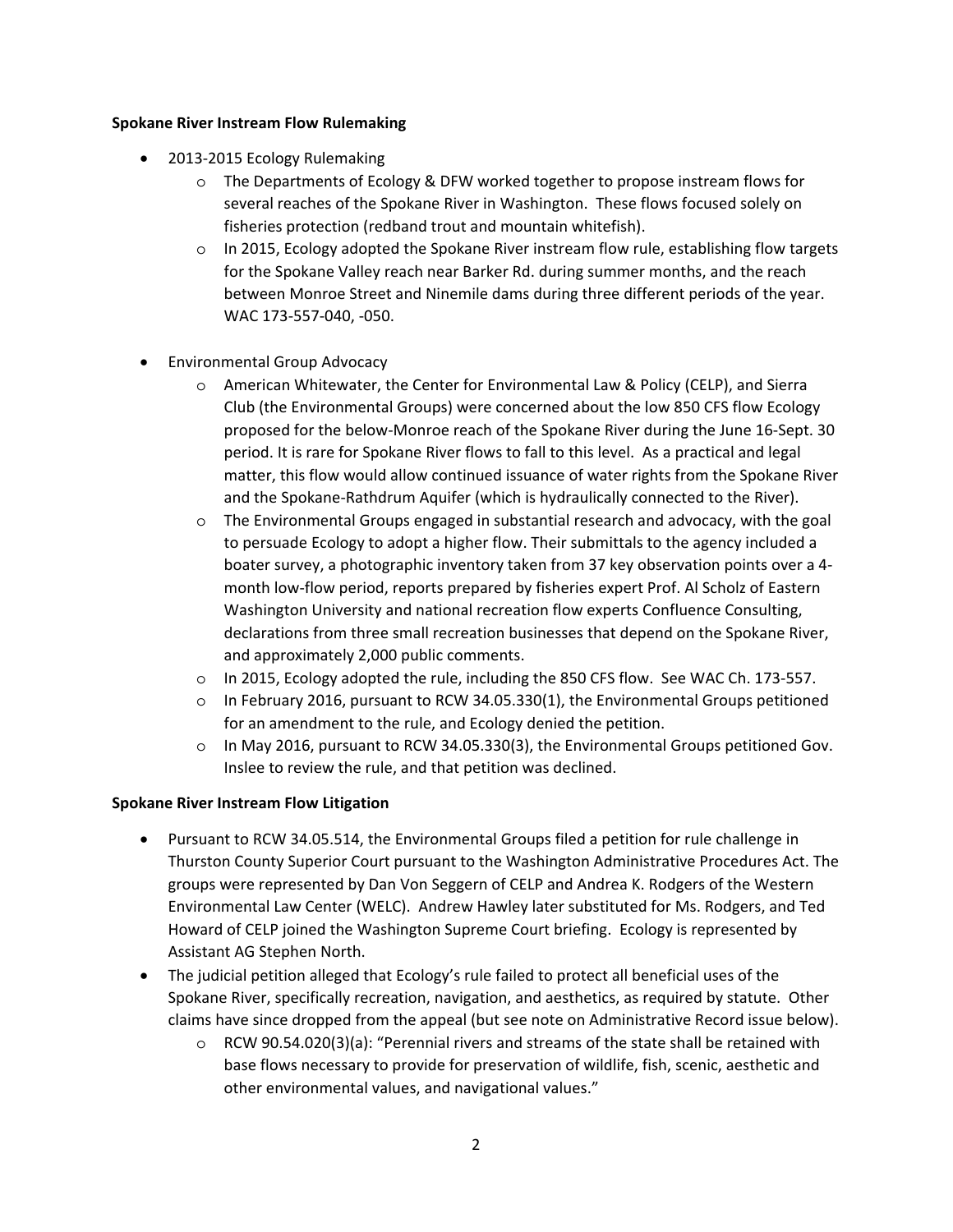- Ecology responded, *inter alia*, that
	- o the Minimum Flows Act, RCW 90.22.010, grants discretion to the agency to focus solely on fisheries flows;
	- o the use of a particular flow‐setting method (known as Instream Flow Incremental Method or IFIM) was appropriate and even required, citing *Dept. of Ecology v. PUD No. 1 of Jefferson County*, 121 Wn.2d 179 (1993); and
	- o the word "shall" in RCW 90.54.020 does not impose mandatory duties, citing *Bassett v. Dept. of Ecology*, 8 Wn.App.2d 284 (2019).
	- o Ecology also argued that it actually had considered all uses, that the flows imposed on the Avista license controlled the outcome of the rule, and that a ruling against the agency would lead to a reopening of other instream flow rules in Washington.
- In June 2017, Thurston County Superior Court upheld the rule. The Environmental Groups appealed to Division 2 of the Court of Appeals.

## **Court of Appeals Decision**

- In July 2019, Division 2 of the Court of Appeals ruled in favor of the Environmental Groups. *Ctr. for Env'l Law & Policy v. Dept. of Ecology*, 9 Wn.App.2d 746 (Div. 2 2019) (amended Aug. 20, 2019).
- The Div. 2 Court, ACJ Linda Lee, held that:
	- $\circ$  Ecology exceeded its rulemaking authority by not following the statutory requirements of RCW 90.54.020(3)(a), i.e., "[Ecology's] narrow focus on preserving one instream value is not reasonably consistent with the WRA's purpose of ensuring 'that waters of the state are protected and fully utilized for the greatest benefit to the people of the state of Washington.'"
	- o Ecology's decision to adopt the rule was arbitrary and capricious. "Instead of considering how the 850 cfs would affect other instream values, Ecology summarily concluded that a flow protective of fish also protected other uses of the river. Nothing in the record supports this conclusion. And the evidence before Ecology showed that the proposed flow would not be adequate to support rafting, kayaking, and other recreational uses of the river."
	- o The Court rejected Ecology's claim that it had considered recreational uses, finding that "merely collecting public comments and studies that showed 850 cfs was not sufficient to preserve the recreational and aesthetic values of the river, and then summarily "reject[ing]" these higher instream values" was insufficient review.
	- o The Court rejected the argument that Avista's flows were controlling, finding that "Cursory review of certain studies Avista conducted as part of its relicensing process does not constitute meaningful review of the instream values enumerated in RCW 90.54.020(3)(a). And this argument ignores Ecology's own statement that it 'chose[ ] not to establish instream flow values based on those recreational needs expressed during the FERC process.'"
	- o Upon request by Ecology (unopposed by the Environmental Groups), the Court amended the relief awarded in its original order (invaliding the entire rule), to invalidate